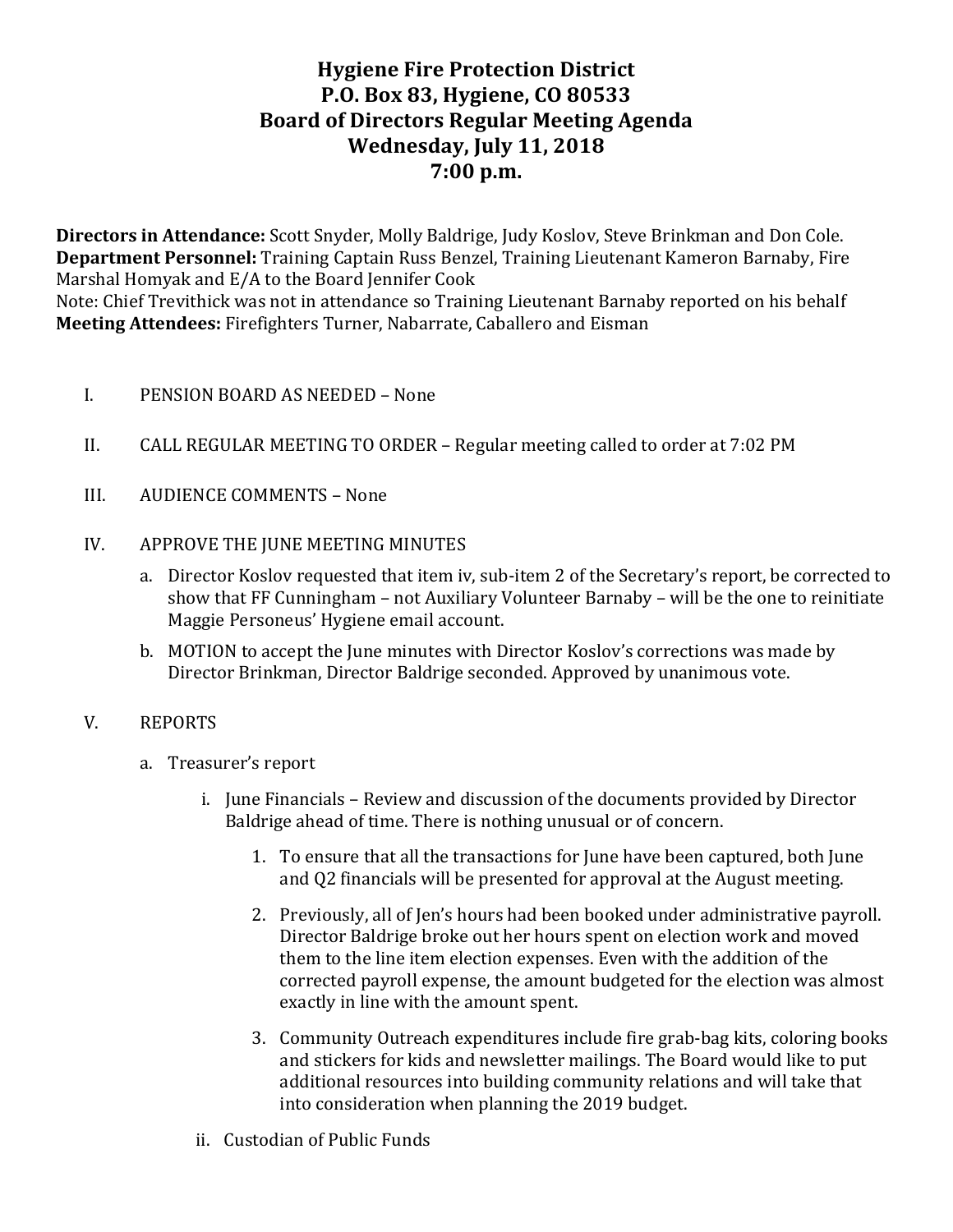- 1. The FDIC only insures funds up to \$250k but, if the District's funds are held within banks that are certified as public depositories, the Public Deposit Protection Act (PDPA) protects District funds for the full amount. The three banks that we currently use (Guaranty Bank, Bank of the West, and Wells Fargo) are certified public depositories.
- 2. The HFPD has to be registered with the State Division of Banking to have District funds protected by the PDPA. Part of the registrations process is to set up an Official Custodian. When the District originally set up the Custodian, the Treasurer and the Secretary were designated  $-$  by office, not by name  $-$  as joint Custodian. The Custodian signs to open and close bank accounts so having two signers serves as a good check and balance to protect the District's funds. No motion was made since the Board agreed to continue with existing procedure, but the policy will be added to the SOP to inform future Board members.
- iii.  $501(c)(3)$  Director Baldrige would like to apply for non-profit status in order to facilitate and encourage donations to the District. In order to establish ourselves as a  $501(c)(3)$  the District must incorporate a separate organization as a nonprofit. The organization would require its own name, Articles of Incorporation and Bylaws, and file as a nonprofit with the Secretary of State. Once the nonprofit is officially established, we apply to the IRS for  $501(c)(3)$  status. The District Board will need to figure out how to organize the financials for the  $501(c)(3)$ , relative to the existing District financials.
	- 1. The initial Board members of the nonprofit will need to create Bylaws that stipulate the types of members who should serve on the Board of the nonprofit in the long term. Director Koslov proposed that the entire setup process should be a collaboration between those who may ultimately serve as the first members of the nonprofit Board, including some from the District Board, the Department and possibly a District citizen.
	- 2. Training Captain Benzel will take the idea to the next Association meeting. Some effort (annual tax filing) will be required to maintain a  $501(c)(3)$  and he would like to get input from the other Association members on whether they feel the effort will prove valuable enough to the District.
	- 3. A MOTION was made by Director Snyder that two members of the Board, two members of the Association and a District citizen (to be chosen by the other four) collaborate to pick a name for the non-profit and flesh out the template for the nonprofit Bylaws, as a means to establish some of the underlying framework. Simultaneously, the Board should take responsibility for evaluating the costs needed to fund the collaboration and also for making sure that the  $501(c)(3)$  is ultimately self-funding so that there is no cost to the District. Director Baldrige seconded and motion passed by unanimous vote.
- b. Secretary's report
	- i. Election Certification DONE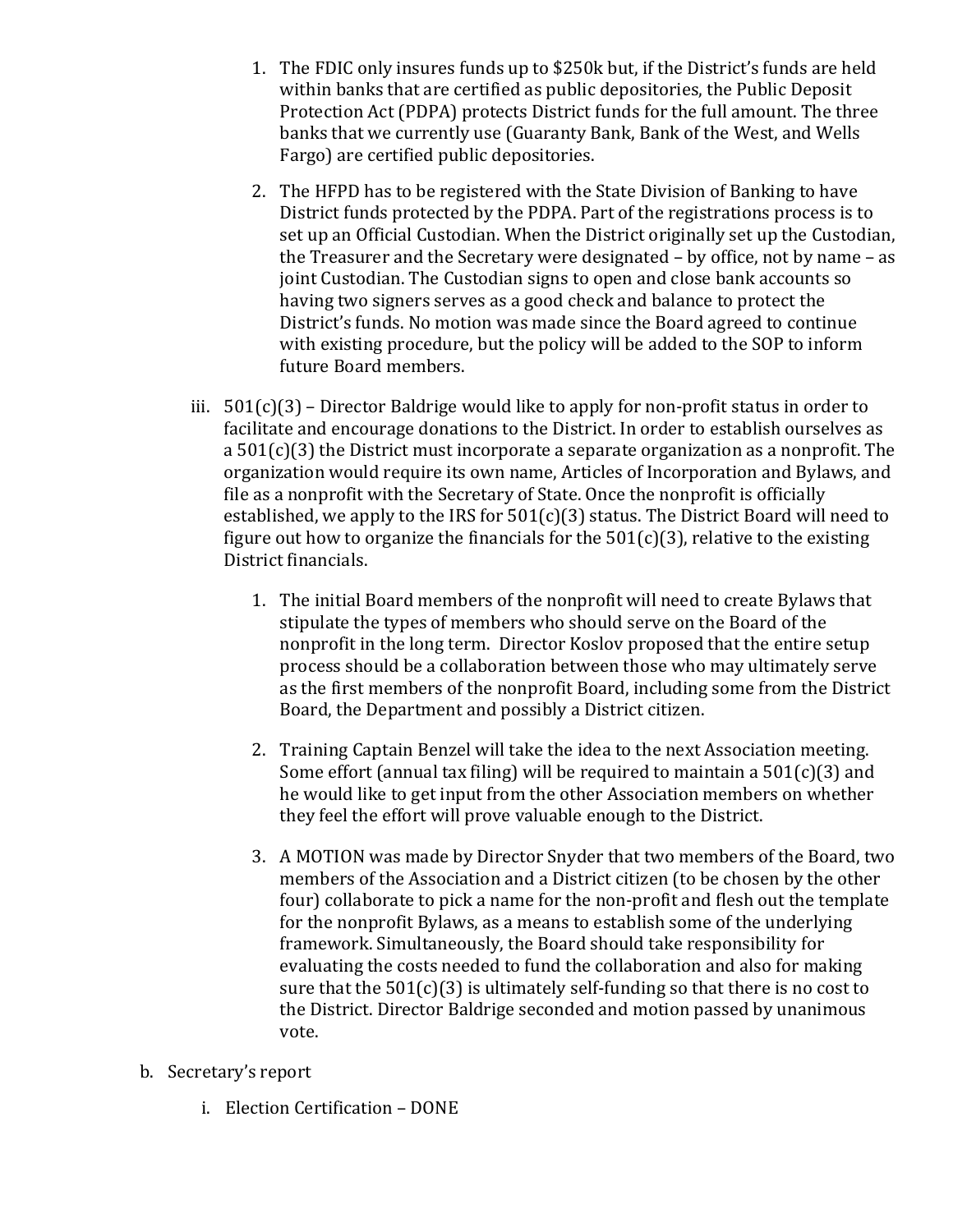- ii. Upcoming deadlines  $-$  No upcoming legal deadlines. We are planning for the Christmas Party on December  $7<sup>th</sup>$  and the Steak Dinner on September 22<sup>nd</sup>.
- iii. Archive & Retention Project, Backup system
	- 1. Jen is now set up as the administrator for Box.com archives and she has transferred all of the files and folders that were formerly in Maggie's name over to her. Dave Beeman's account has been deactivated so that he can no longer access the archives and Don Cole has been added in his place.
	- 2. Auxiliary Volunteer Bob Barnaby was not in attendance but Training Lieutenant Barnaby reported that Bob is in the process of auditing the system. He has sourced new hardware, which will come to the Department at no cost, for a savings of \$4,000-5,000, and he plans to have security software deployed in the next couple of weeks. He is coordinating with Chief Trevithick to get funding for the new PCs and other purchases and he is getting items donated whenever possible. Bob is consolidating services wherever possible to streamline operations and save the District money.
	- 3. The Board made a list of the information that they would like to get from Auxiliary Volunteer Barnaby. The list includes: an audit report of what he has reviewed thus far; advice on anticipated IT costs that will need to be considered when Director Baldrige starts working on the 2019 budget; a list of donors, what they have donated, and their corresponding values; and an overview of his plan (in layman's terms) and how it ultimately translates into better security for the District. Director Koslov will email Auxiliary Volunteer Barnaby and request this information.

# c. Chief's Report

- i. FD Performance Report
	- 1. In June  $\sim$  70% of calls were for EMS services. YTD there have been 125 calls; 75% were for rescue and emergency medical services, 12% were good intent calls. Only 3 calls have been for fire services.
	- 2. With two exceptions, response times for HFPD being the first unit on the scene for emergency calls ranged between 6 and 11 minutes in June. The two outlying response times were under 12 minutes and just over 14 minutes.
	- 3. AMR response times averaged between 17 and 26 minutes.
	- 4. The number of responders per call was very good, with 5-6 people on nearly every call.
	- 5. In June, the day of the week with the most incidents was Thursday. The time of day with the most incidents was between the hours of 6-7pm.
	- 6. YTD, the highest numbers of incidents occur on Tuesdays and Saturdays. The time of day with the most incidents is 9-11am and 3-4pm.
- ii. Wildland Deployment
	- 1. Progress has been made on the Wildland SOP, including logistical operations and resource designation. A State representative is coming next week to help work through personnel folders to ensure that all files are up to date and completed according to state regulations for wildland deployments. Training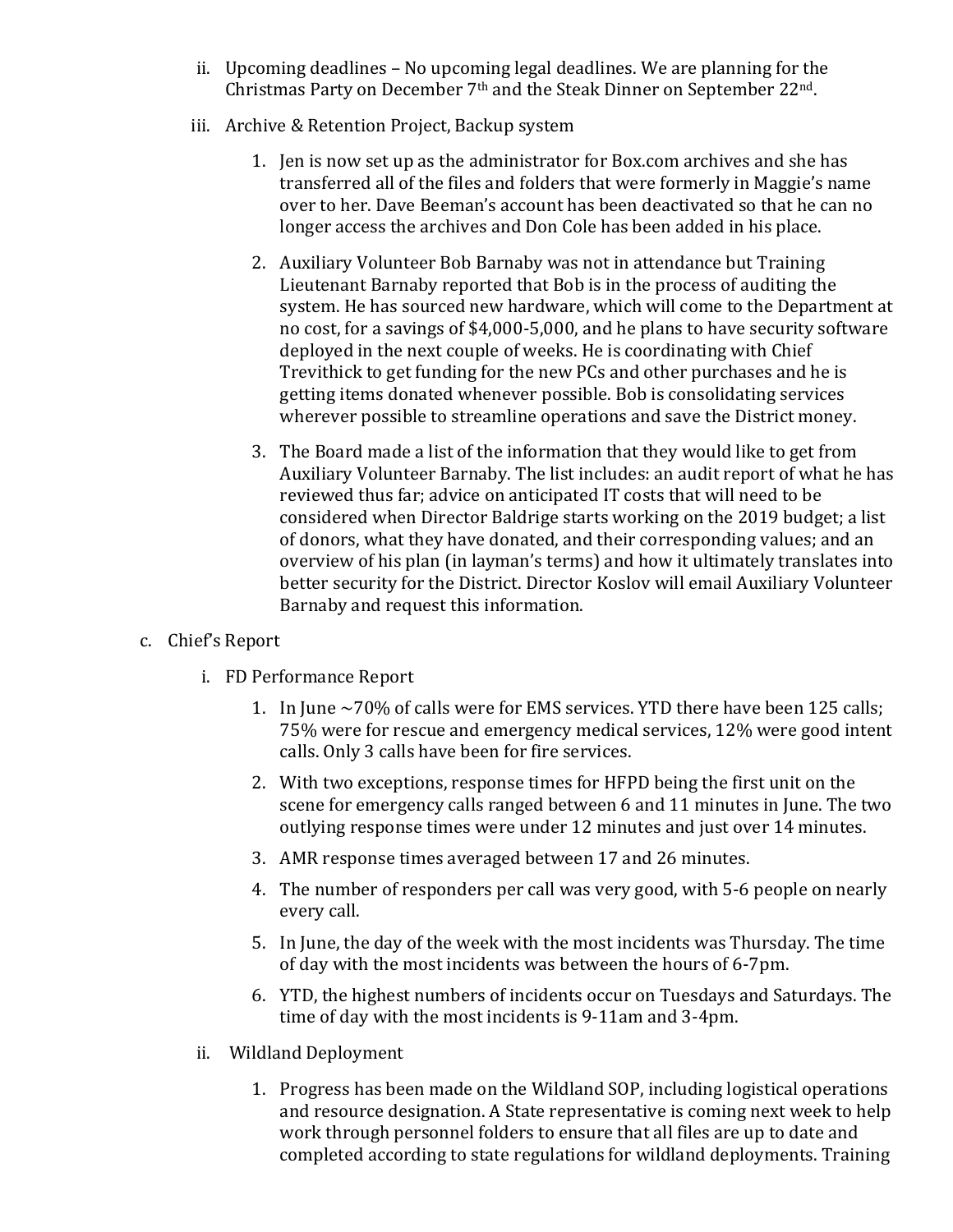Lieutenant Barnaby got a lift kit donated it will be installed on 2831 next week. Once this is done, the representative will do an engine inspection to confirm that it can be added to the engine rotation list.

- iii. 2831 Vehicle Title Training Lieutenant Barnaby recommended that the Board check with Chief Trevithick but he believes that they have the vehicle title for 2831.
- iv. Bunk House Needs
	- 1. The bunkhouse has been furnished with most of the items listed at the last meeting. Outstanding needs are a TV, some general housewares, and light fixtures. The largest remaining cost is a riding mower (as the rental rate is incumbent upon the Department providing yard maintenance).
		- The Department is trying to expand and improve its training facility on Cemex's property. In addition to the bunkhouse, a riding mower would be very useful in maintaining the land for the training facility.
	- 2. Training Lieutenant Barnaby and Chief Trevithick are trying to set up a meeting with the Roberta Sadar (the owner) to work out who is responsible for upgrading or replacing various items on the property. Particular focus will be on the oven, dishwasher and AC units since they're not in very good working order. Director Baldrige noted that the Mrs. Sadar has already agreed to replace those types of appliances if they stopped working but there is no arrangement on items that are still functioning, albeit inadequately. They are also going to talk to her about upgrading the electrical system since both AC units in the house cannot run at the same time without tripping the breaker.
	- 3. Director Baldrige emphasized the need to be very clear on who is financially responsible for what is being done to improve the bunkhouse. Since the landlord is Chief Trevithick's grandmother, we need to be sure that we are not taking on any more responsibility for the house than a standard renter would do. We need to be transparent in all communications in order to avoid the perception that the District might be paying to improve her property and, by extension, Chief Trevithick's property.
	- 4. The final budget needed to furnish the bunkhouse will depend on what Mrs. Sadar agrees to replace or upgrade but it will likely be \$3,000-\$4,000. A MOTION was made by Director Snyder to approve an additional \$1,000 for a TV, \$250 for housewares, \$250 for light fixtures, and \$2,000 for a riding lawn mower. This brings the allotted budget to upgrade the bunkhouse to \$3,500. Director Brinkman seconded, motion was approved by unanimous vote.
- v. Current & anticipated IT Expenses This was covered during item iii of the Secretary's report. No further discussion needed.
- vi. Issues & Opportunities None
- vii. Association Bylaws/SOPs Status A motion was made and passed at the last Association meeting and the bylaws are now in effect.
- viii. Job Descriptions: Chief & Administrator No report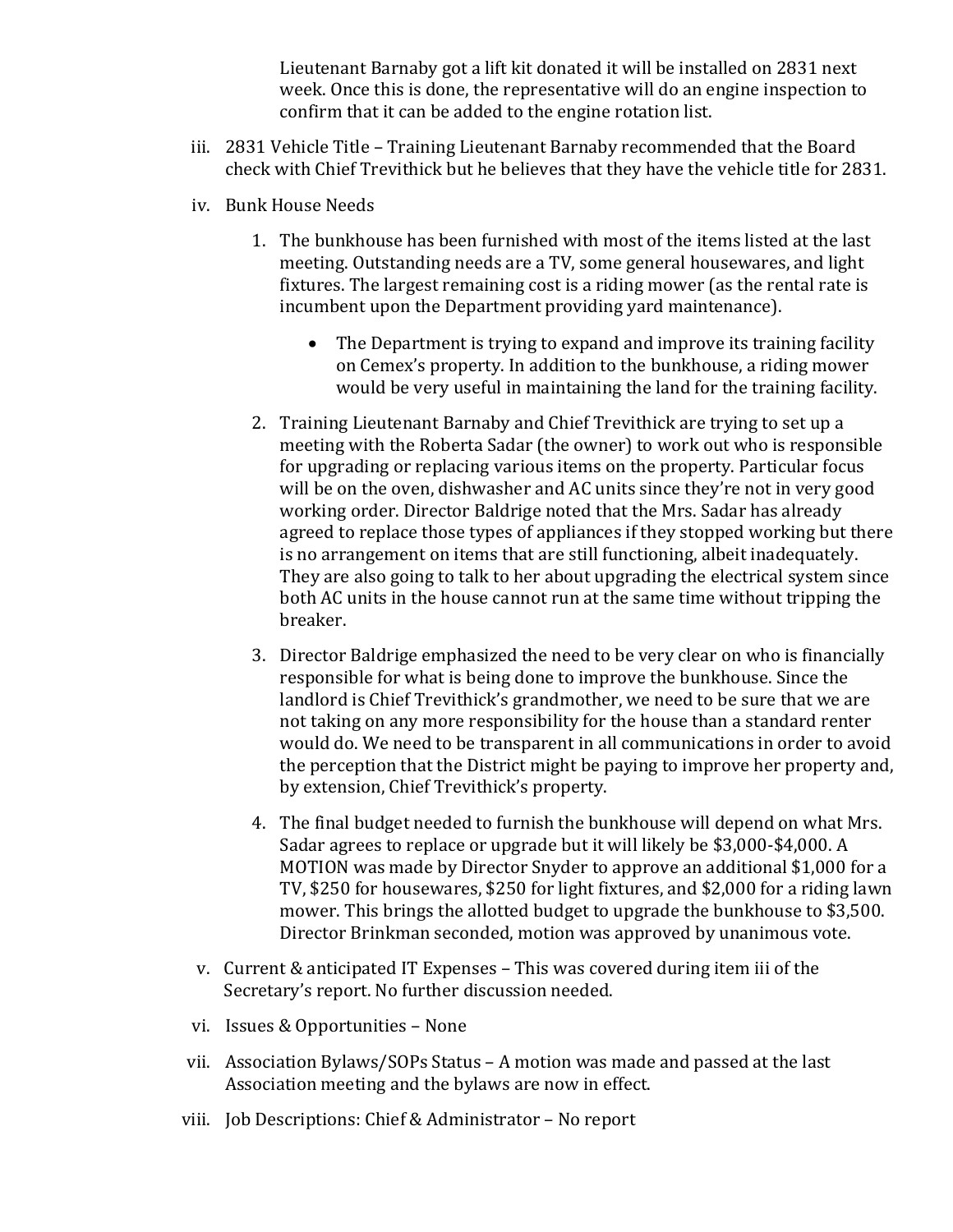- ix. Board Academy Training Lieutenant Barnaby offered the Board to come to the allday training class on July 14<sup>th</sup>. Director Koslov will come to the training when her schedule allows. Director Baldrige is not able to attend on that day.
- x. Alerting System Chief Trevithick had been looking at different systems but hasn't found one that he likes that falls within our budget. He will continue to do research.

#### VI. OLD BUSINESS

- a. County Ambulance Contract (Scott) The County is still in negotiations and it will likely be another couple of weeks before we know anything for sure.
- b. FF serving on BOD, SOP (Molly) Director Baldrige handed out copies of the SOP that the Board developed at the study session on July  $7<sup>th</sup>$  and the Board read through the SOP a final time. A MOTION was made by Director Koslov to adopt SOP #001 and seconded by Director Baldrige. Director Cole recused himself from this vote due to a conflict of interest. The other four members unanimously approved the motion.
- c. Mission Director Baldrige handed out copies of the mission and vision statements that the Board developed at the study session on July  $7<sup>th</sup>$ . Director Baldrige pointed out some changes that she made to eliminate redundancies already covered in the vision statement. The Board read through the mission statement a final time. A MOTION was made by Director Brinkman to approve the mission statement and Director Koslov seconded. The motion was approved by unanimous vote.
- d. Vision The Board read through the vision statement a final time. A MOTION was made by Director Brinkman to approve the vision statement and Director Baldrige seconded. The motion was approved by unanimous vote.
- e. Board Bylaws (Molly) Director Baldrige handed out copies of the BOD bylaws with the changes that the Board agreed to at the study session on July  $7<sup>th</sup>$ . The Board read through the updated Bylaws and agreed to  $-$  or disagreed with and modified  $-$  each individual change.
	- i. The Board noted that the section about indemnification needs to be fleshed out and Director Baldrige will review the section on indemnification in the SDA manual for further information. If further clarification is needed, she will consult the attorney.
	- ii. Director Baldrige couldn't find any legal directives quorums and whether a Board member is allowed to abstain from a vote. She will ask the attorney for advice.
	- iii. There is some overlap between the sections on vacancies and absences. Director Baldrige will reconcile the two and eliminate the redundancies in a way that still adheres to the statutes.
	- iv. Director Brinkman will look into the difference between a motion and a resolution and make a report at the August meeting.
- f. Paid Staff Pension (Scott) Director Snyder was unable to find a FPPA specialist to help us figure out what is required under the circumstances of the shift-staffing program. He confirmed that we are required to enroll in the FPPA pension plan all FFs working more than 1600 hours/year, if the Board certifies them as fall under the FPPA definition of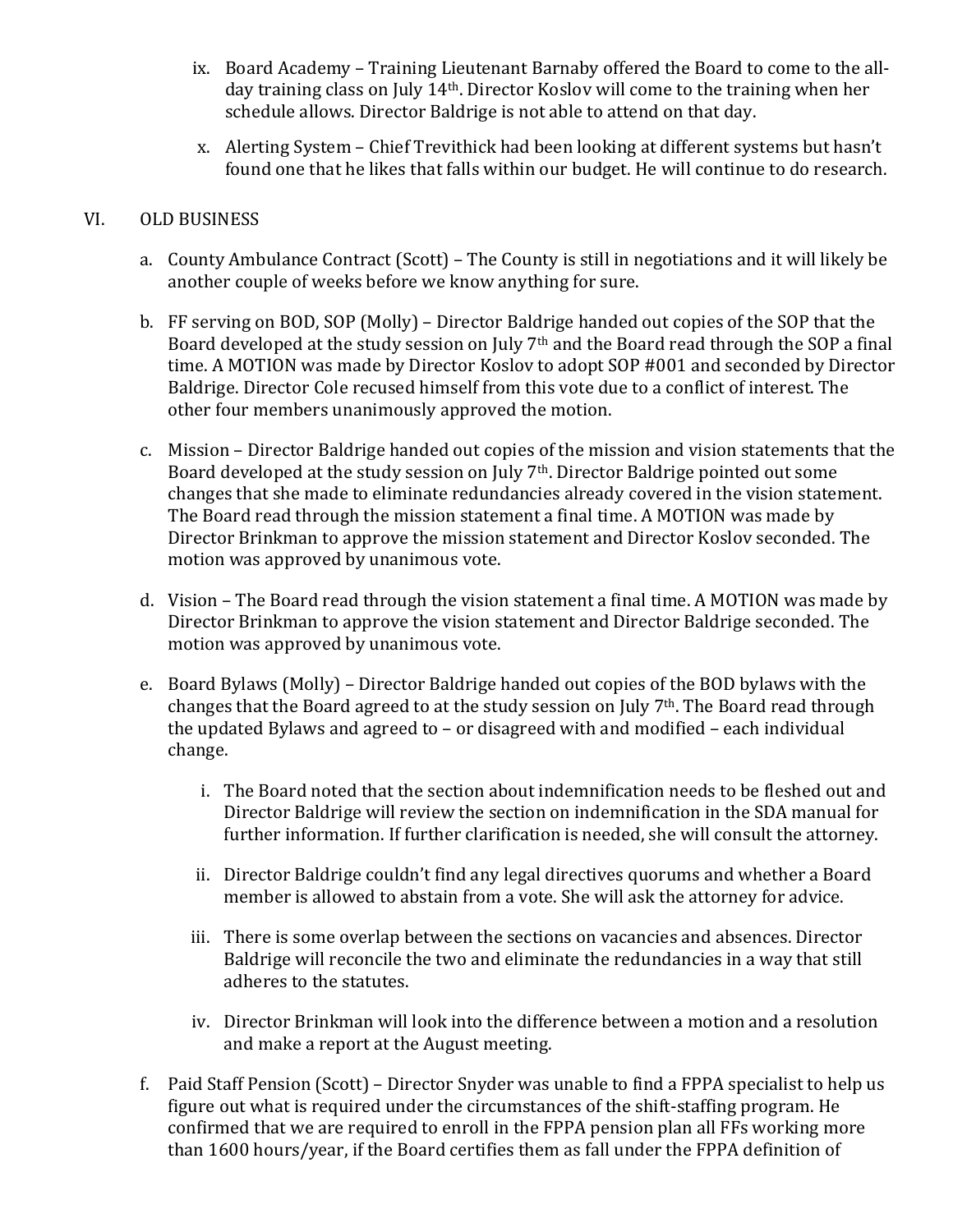"member." If they are "members," the District would be required to make contributions retroactively since the start of the shift program in April 2018. Hygiene's shift program pays once a month after all shifts have been worked and leaves the sign up entirely to the FF, so there is no way to predict hours or schedule regular payments. Director Baldrige will look into the nuances of the FPPA contribution requirements and determine what is legally required.

- g. Roof (Scott) We received four bids and FF Turner put together a summary for the Board. No license verification was requested but, since the contractor must get a permit from Boulder County, they must have the appropriate licenses. There were two bid items, a base bid and a contingency bid for replacing  $10\%$  (appx. 460 ft<sup>2</sup>) of deteriorated metal decking. Bids ranged from \$35k to almost \$67k, including contingency bids. The two bidders closest to the amount budgeted for roof repairs were both very close in their bid prices. No references were requested but both companies have good ratings according to the Better Business Bureau. FF Turner did not endorse any one company over another but reported that the representative from Colorado Western presented as the most professional and enthusiastic.
	- i. A MOTION was made by Director Brinkman to accept the bid by Colorado Western. They have an  $A+$  rating from the BBB and 93% of the reviews are positive. The two negative reviews were complaints about superficial damage to owners' landscaping and unrelated to their skills as roofers. It was noted that Colorado Western followed up on the complaints and fixed the damaged property at no charge. The motion was seconded by Director Koslov and passed by unanimous vote.
	- ii. Director Brinkman will get a contract from Colorado Western and look through it with FF Turner's assistance. Weather permitting, FF Turner estimates that they could start the project within two weeks after they secure the permits.
- h. Steak Dinner, Sept  $22^{nd}$  Training Lieutenant Barnaby will post a sign-up sheet to get a count of attendees. He will also check with Mountain Fountain to see what their butchering capabilities and estimated costs might be if we were to get the steaks from them.
- i. Christmas Party, December  $7<sup>th</sup>$  Pension Board Chair Bashor called the Shupes to make the reservation and was informed that the District has a standing reservation for the first Friday in December for this year and every year in the future until we tell them otherwise.

#### VII. NEW BUSINESS

- a. Operations Assessment Training Lieutenant Barnaby and Training Captain Benzel will be helping Chief Trevithick to start assessments in August. Each month they will review a component of the Department and assess various aspects of the operation to determine its strengths and weaknesses.
- b. Gallagher Amendment Director Koslov will find out the deadline to get on the November ballot. If we can still get on the ballot then we will add an agenda item for the August meeting to discuss it and Director Baldrige will advise on whether it would be useful to the District to have that type of resolution.
- c. Director Cole learned that Lyons doesn't think that we have a mutual aid agreement with them but neither district knows for sure. State law mandates mutual aid so mutual aid agreements are somewhat redundant; they just contain more detail and specifications.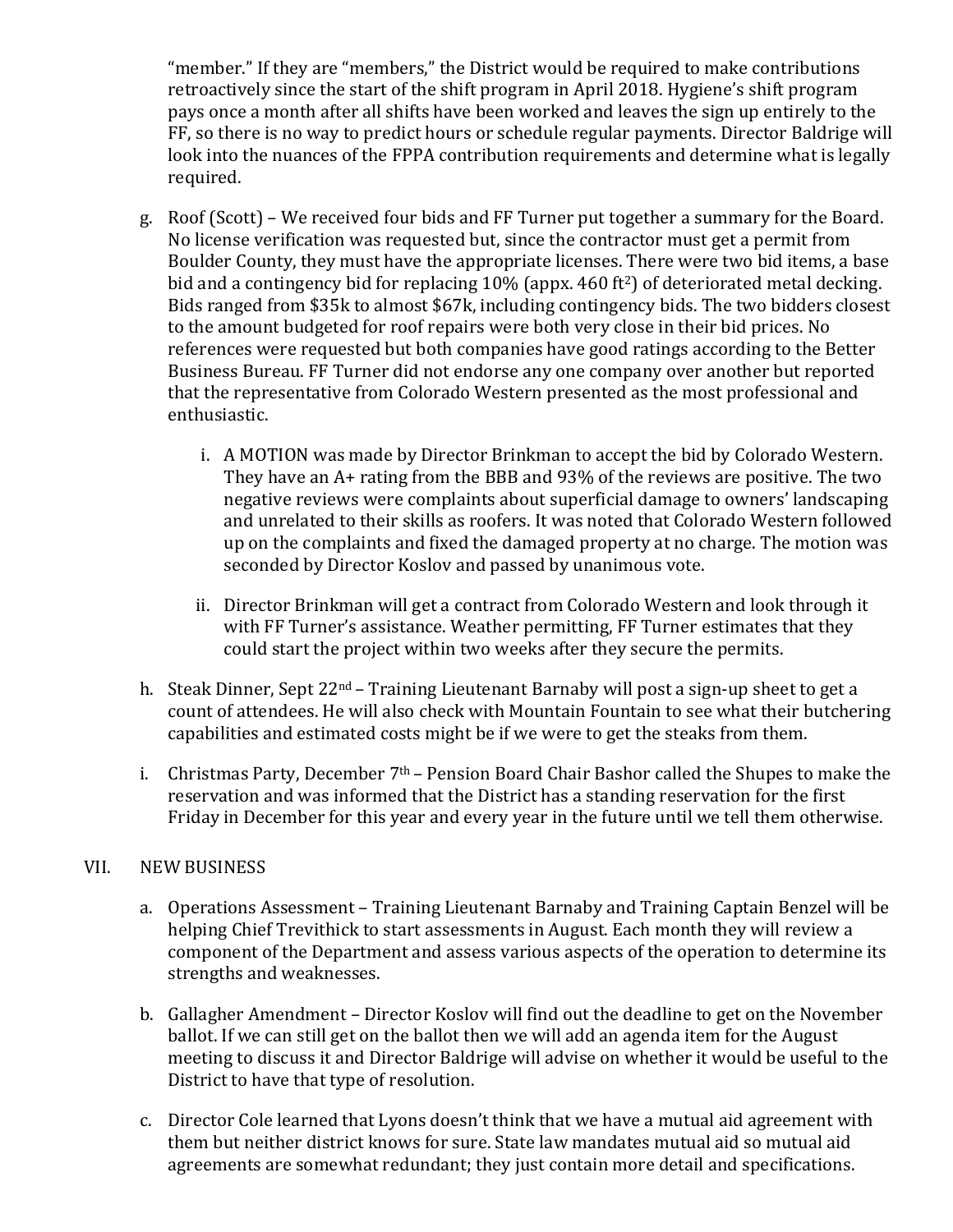Chief Trevithick has hard copies of all the agreements and, if they aren't already on Box.com, they will be added.

VIII. ADJOURNMENT – A MOTION to adjourn the meeting was made by Director Brinkman at  $9:47$ PM. Director Baldrige seconded and the motion was approved by unanimous vote.

Motion/Resolution Summary:

- MOTION to accept the June minutes with the specified corrections
- MOTION that two members of the Board, two members of the Association and a District citizen (to be chosen by the other four) collaborate to pick a name and flesh out the template for the nonprofit bylaws
- MOTION to approve an additional \$1,000 for a TV, \$250 for housewares, \$250 for light fixtures, and \$2,000 for a riding lawn mower for the bunkhouse
- MOTION to adopt SOP #001
- MOTION to approve the mission statement
- MOTION to approve the vision statement
- MOTION to accept the bid by Colorado Western to repair the roof
- MOTION to adjourn the meeting

# **ACTION ITEMS:**

# **Chief Trevithick - none**

# **Training Lieutenant Barnaby**

- Post a sign-up sheet to get a count of attendees to the steak dinner
- Check with Mountain Fountain to see what their butchering capabilities and estimated costs might be if we were to get the steaks from them for the steak dinner

# **All Board Members**

- Add a section to the SOP providing information on the Official Custodian and the PDPA
- Evaluate the costs needed to fund the initial nonprofit collaboration and take steps to ensure that the  $501(c)(3)$  is ultimately self-funding

# **Director Koslov**

- Email Auxiliary Volunteer Barnaby with the list of requests from the Board
- $-$  Find out the deadline to get on the November ballot

# **Director Baldrige**

- Review the section on indemnification in the SDA manual for the bylaws and consult attorney if further clarification is needed